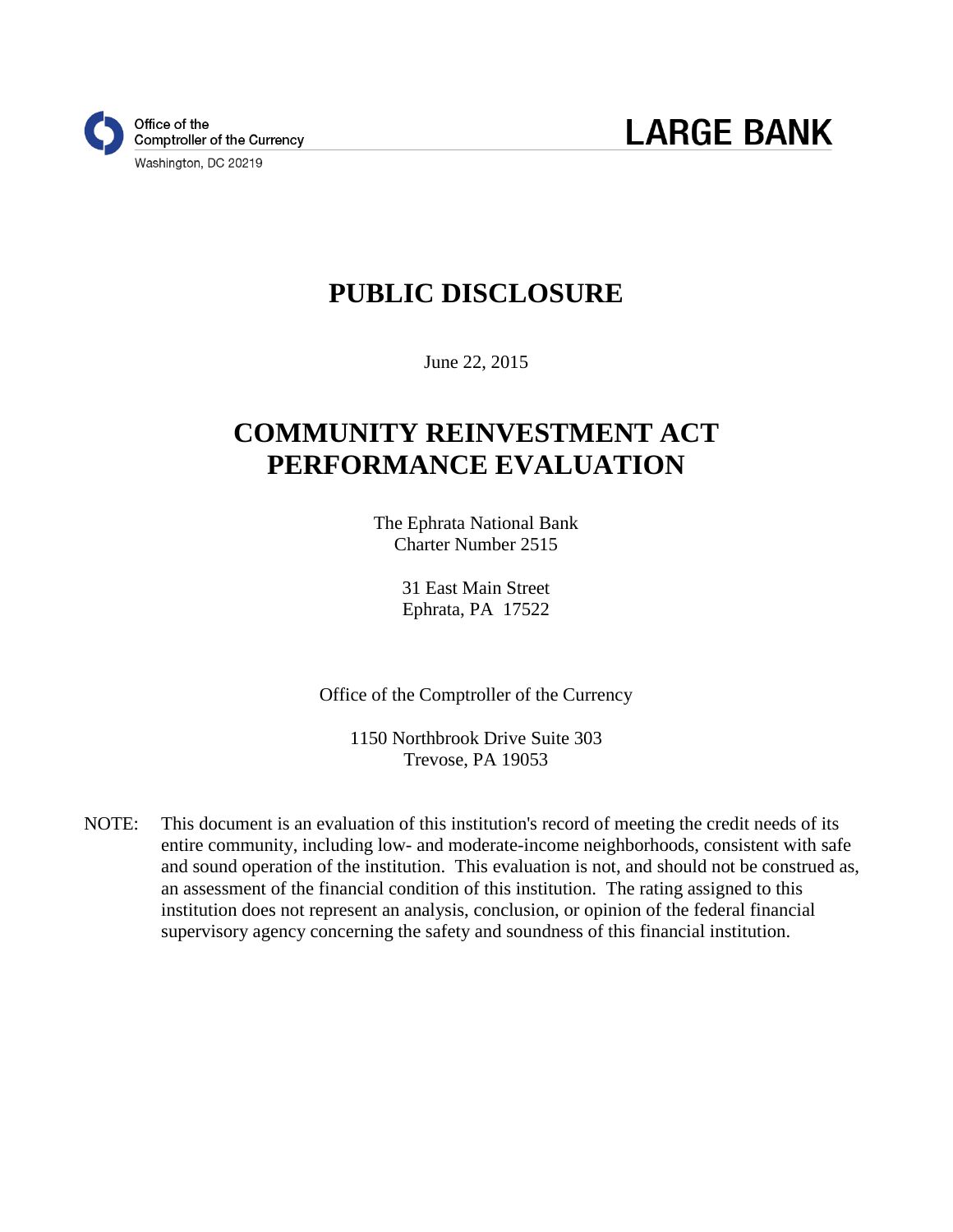## **Overall CRA Rating**

**Institution's CRA Rating**: This institution is rated **Outstanding**.

The following table indicates the performance level of **The Ephrata National Bank** with respect to the Lending, Investment, and Service Tests:

|                           | The Ephrata National Bank<br><b>Performance Tests</b> |                        |                     |
|---------------------------|-------------------------------------------------------|------------------------|---------------------|
| <b>Performance Levels</b> | Lending Test*                                         | <b>Investment Test</b> | <b>Service Test</b> |
| Outstanding               | Χ                                                     |                        |                     |
| <b>High Satisfactory</b>  |                                                       |                        | х                   |
| Low Satisfactory          |                                                       |                        |                     |
| Needs to Improve          |                                                       |                        |                     |
| Substantial Noncompliance |                                                       |                        |                     |

The lending test is weighted more heavily than the investment and service tests when arriving at an overall rating.

The major factors that support this rating include:

- The Ephrata National Bank's ("ENB" or "the bank") lending levels reflect excellent responsiveness to the credit needs of its assessment areas (AAs), given the bank's size, resources, and competition within the marketplace;
- During the evaluation period, ENB originated a substantial majority of its loans within their AAs;
- The distribution of home mortgage loans and small loans to farms among borrowers of different income levels is excellent and the distribution of small loans to businesses and consumer loans among borrowers of different income levels is good;
- ENB uses innovative and flexible lending practices to address the specific credit needs of the community;
- ENB has an excellent level of qualified investments, donations, and grants;
- Service delivery systems are accessible to individuals and geographies of different income levels within the bank's AAs;
- ENB provides a good level of community development services.